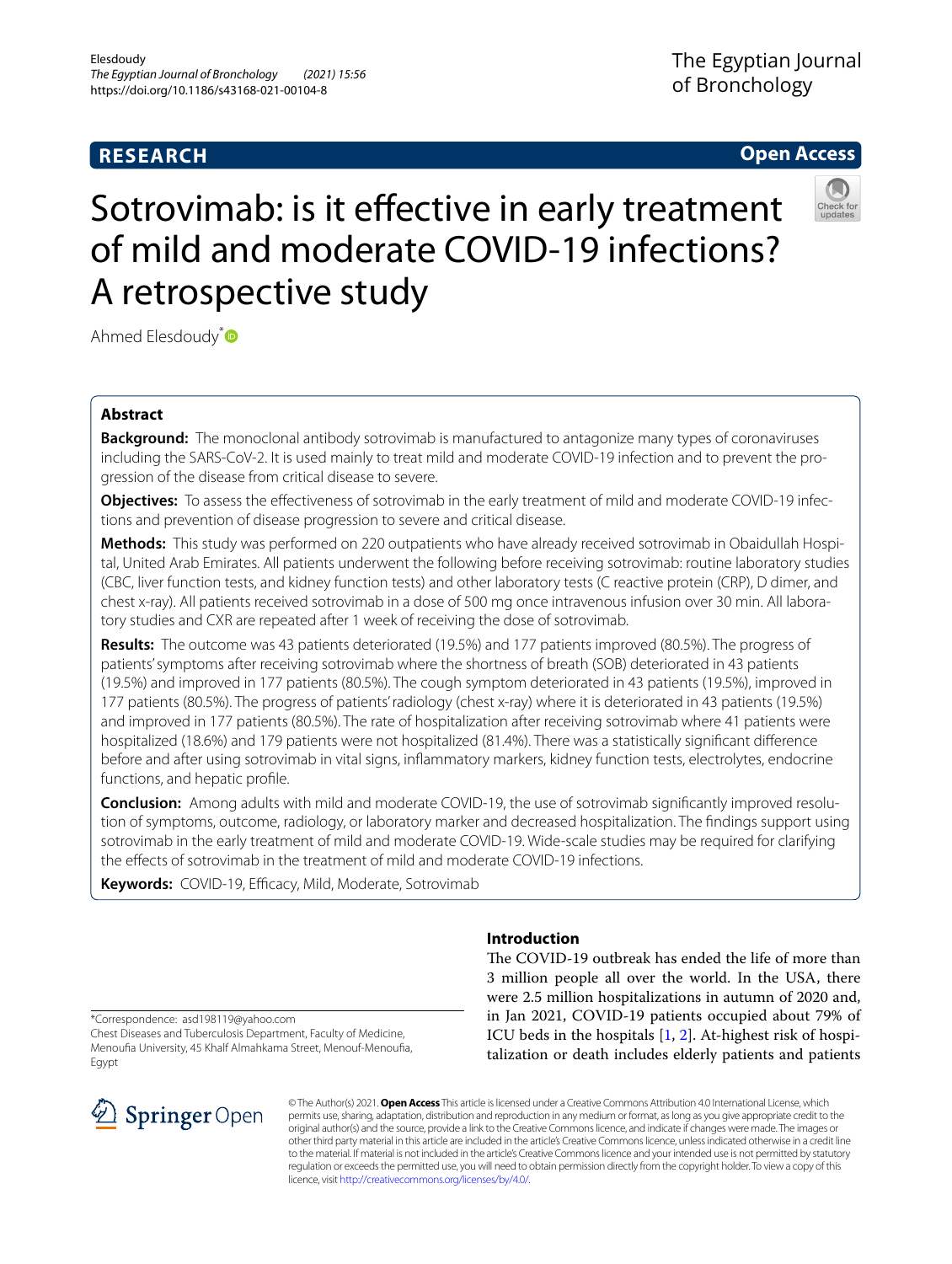with comorbid conditions, such as chronic kidney disease, obesity, chronic pulmonary diseases, and diabetes mellitus [[3–](#page-4-2)[7\]](#page-5-0).

The monoclonal antibody sotrovimab is manufactured to antagonize many types of coronaviruses including the COVID-19. It is used mainly to treat mild and moderate COVID-19 infection and to prevent the progression of the disease from critical disease to severe [\[8](#page-5-1)]. We hypothesized that a monoclonal antibody that antagonizes all sarbecoviruses would target a highly conserved epitope that would be functionally known as COVID-19 evolves. Supporting this theory, the in vitro sotrovimab remains active against many COVID-19 strains frstly discovered in the UK (B.1.1.7), South Africa (B.1.351), Brazil (P.1), and California (B.1.427/B.1.429) [[9\]](#page-5-2). On the other hand, monoclonal anti-bodies manufactured for COVID-19 adhere to the receptor-binding element that includes the angiotensin-converting enzyme 2 (ACE2) receptor that characterizes by its mutating and immunological activity  $[10]$  $[10]$ .

The aim of the work was the assessment of the effectiveness of sotrovimab in the early treatment of mild and moderate COVID-19 infections and prevention of disease progression to severe and critical disease.

## **Methods**

This retrospective study was done in Ibrahim Bin Hamad and Obaidullah Geriatric Hospitals, Ministry of Health, United Arab Emirates, from May 2021 to September 2021. The study was performed on 220 outpatients who have already received sotrovimab. The data were collected retrospectively from the hospital fling system. Approval of the ethical committee of the hospital had already been taken. All patients underwent the following before receiving the dose of sotrovimab: careful history taking, general and local examination, routine laboratory studies (CBC, liver function tests, kidney function tests), and other laboratory tests (C reactive protein (CRP), D dimer, and chest x-ray). All patients received sotrovimab in a dose of 500 mg once intravenous infusion over 30 min. All laboratory studies and CXR are repeated after 1 week of receiving the dose of sotrovimab. The laboratory test was done using reagents from Siemens company, Germany. The device used for CBC was ADVIA 560, Hematology System, Siemens Company, Germany. Clinical Inclusion Criteria: at high-risk patients for progressing to severe COVID-19 and/or hospitalization. Treatment began early after receiving a positive test on a COVID-19 testing and during 10 days of the onset of the symptoms. High-risk individuals as specifed who meet at least one of the following: age  $\geq$  65 years, obesity (BMI  $\geq$  25 kg/m<sup>2</sup>), diabetes mellitus, cardiovascular disease (as well as hereditary cardiac diseases) or hypertension,

chronic pulmonary diseases (e.g., COPD, moderate-tosevere asthma, pulmonary interstitial diseases, mucoviscidosis), an immuno-compromising condition or immunosuppressive treatment, long-standing renal impairment, pregnant women, sickle cell disease, and neuro-developmental diseases (e.g., CP). Clinical Exclusion Criteria: admitted patients because of COVID-19, patients who need  $O_2$  treatment because of COVID-19, and/or need of increasing in basal  $O_2$  flow-rate because of COVID-19.

# **SARS‑CoV‑2 illness severity index** *Asymptomatic or presymptomatic infection*

Individuals who test positive for SARS-CoV-2 using a virologic test (i.e., a nucleic acid amplifcation test or an antigen test), but who have no symptoms that are consistent with COVID-19. *Mild illness*: Individuals who have any of the various signs and symptoms of COVID-19 (e.g., fever, cough, sore throat, malaise, headache, muscle pain) without shortness of breath, dyspnea, or abnormal chest imaging. *Moderate illness*: Individuals who have evidence of lower respiratory disease by clinical assessment or imaging, and a saturation of oxygen  $(SpO<sub>2</sub>)$ ≥94% on room air at sea level. *Severe illness*: Individuals who have respiratory frequency >30 breaths per minute,  $SpO<sub>2</sub>$  3%), ratio of arterial partial pressure of oxygen to fraction of inspired oxygen (PaO<sub>2</sub>/FiO<sub>2</sub>) 50%. *Critical illness*: Individuals who have respiratory failure, septic shock, and/or multiple organ dysfunction.

## **Results**

This retrospective study was done in Ibrahim Bin Hamad and Obaidullah Geriatric Hospitals, Ministry of Health, United Arab Emirates. The study was performed on 220 outpatients who have already received sotrovimab.

This study showed that the age range of the studied group was between 40 years and 107 years with mean age of  $67.1 \pm 11.48$ . The sex distribution of the studied group was  $124$  male  $(56.4%)$  and 96 female  $(43.6%)$ . The outcome of the studied group was 43 patients deteriorated  $(19.5%)$  and 177 patients improved  $(80.5%).$  This study showed the progress of patients' symptoms after receiving sotrovimab where the shortness of breath (SOB) deteriorated in 43 patients (19.5%) and improved in 177 patients (80.5%). The cough symptom deteriorated in 43 patients (19.5%) and improved in 177 patients (80.5%). The progress of patients' radiology (chest x-ray) where it is deteriorated in 43 patients (19.5%) and improved in 177 patients (80.5%). The study showed the rate of hospitalization after receiving sotrovimab where 41 patients were hospitalized (18.6%) and 179 patients were not hospitalized (81.4%). The associated co-morbidities: 18 patients had bronchial asthma (8.2%), 36 patients had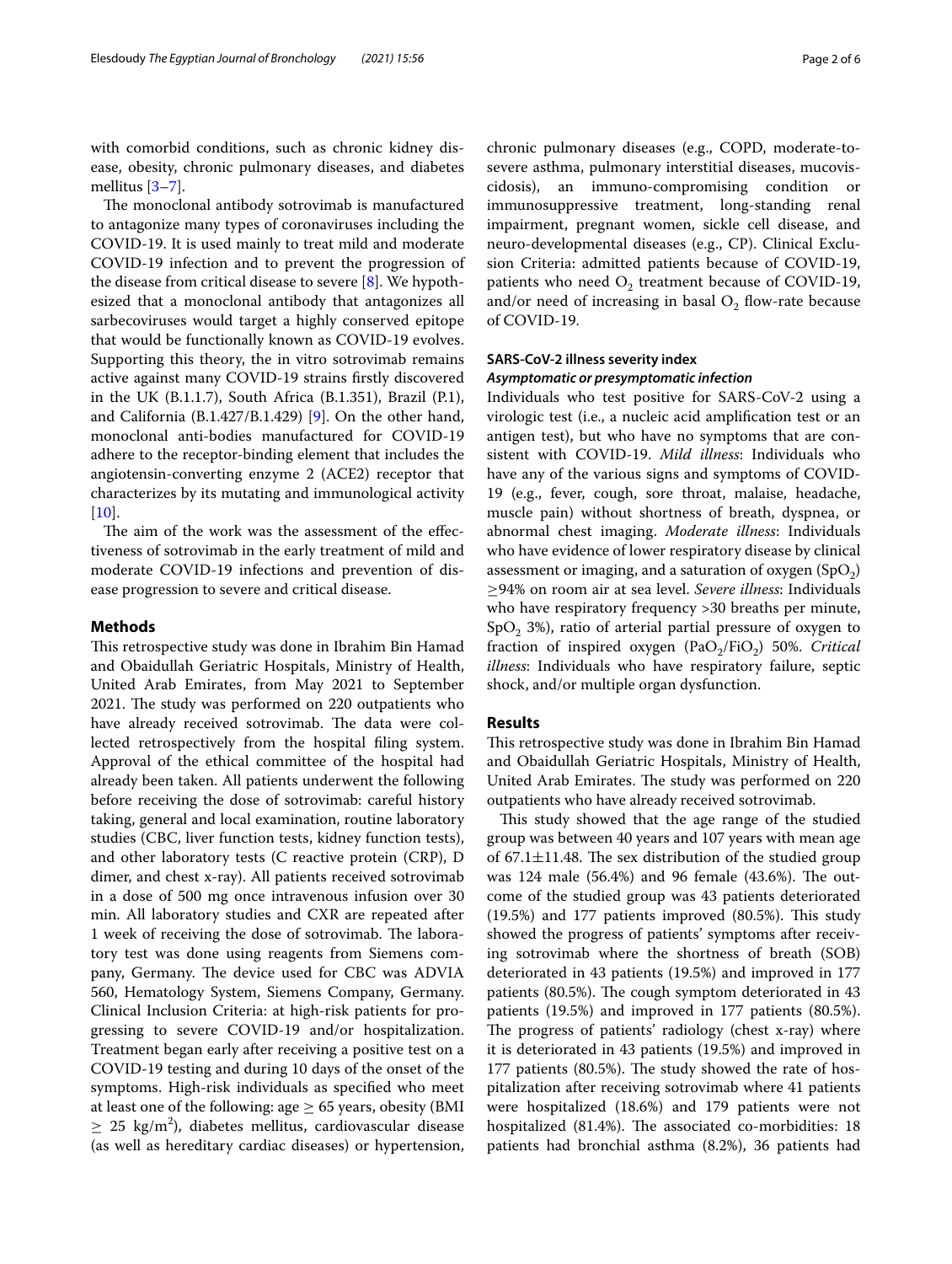chronic kidney disease (CKD) (16.4%), 91 patients had diabetes mellitus (DM) (41.4%), 99 patients had hypertension (HTN) (45%), 10 patient had hypothyroidism (4.5%), and 39 patients had ischemic heart diseases (IHD) (17.7%) (Table [1](#page-2-0)).

The study also showed that there was significant difference before and after using sotrovimab in vital signs: temprature (*P* value: 0.001), pulse (*P* value: 0.001), and respiratory rate  $(P \text{ value: } 0.001)$ . There was statistical signifcant diference in infammatory markers: WBCs count (*P* value: 0.001), lymphocytes count (*P* value: 0.001), C-reactive pr0tein (CRP) (*P* value: 0.009), and D-dimer (*P* value:0.001). There was statistical significant diference in kidney function tests and electrolytes: urea (*P* value: 0.001), creatinine (*P* value: 0.001), GFR (*P* value: 0.001), Na (*P* value: 0.001), K (*P* value: 0.001), Ca (*P* value: 0.001), Mg (*P* value: 0.001), and phosphorous (*P* value: 0.001). There was statistical significant difference in endocrine functions: glucose (*P* value: 0.001), TSH (*P* value:  $0.001$ ), and free t4 (*P* value:  $0.006$ ). There was statistical signifcant diference in hepatic profle: ALT (*P* value: 0.001), AST (*P* value: 0.001), and serum albumin (*P* value: 0.001) (Table [2\)](#page-3-0).

# **Discussion**

This study showed the age of the group is ranging from 40 years to 107 years with mean age of  $67.1 \pm 11.48$ . The sex distribution of the studied group was 124 male (56.4%) and 96 female (43.6%). The outcome of the studied group was 43 patients deteriorated (19.5%), 177 patients improved (80.5%). The study showed the rate of hospitalization after receiving sotrovimab where 41 patients were hospitalized (18.6%) and 179 patients were not hospitalized (81.4%).

This result coincides with the study done by Anil Gupta et al. [[11](#page-5-4)]. It included 583 treated COVID-19 patients (sotrovimab, 291; placebo, 292); the main outcome endpoint was met. The progression of COVID-19 was markedly decreased by 85% (97.24% interval of confdence) and 3 (1%) patients progressed to the main outcome endpoint in the sotrovimab group versus twenty-one (7%) patients in the group receiving placebo. The 5 patients admitted in ICU received placebo included a patient that passed away by the 29th day.

This also agrees with the trial of John Paul Verderese et al.  $[12]$  in which 707 confirmed COVID-19 patients received NmAb. Subjects who received the infusion monoclonal anti-body had markedly lower hospital admission rate (5.8% vs. 11.4%), a short stay length if admitted to hospital (mean 5.2 days vs. 7.4 days), and few emergency department visits during thirty days post index (8.1% vs 12.3%) than control.

<span id="page-2-0"></span>**Table 1** Age, sex distribution, outcome, comorbidities, symptoms, and chest x-ray of the studied group

|                                                    | Frequency  | Percent |  |  |
|----------------------------------------------------|------------|---------|--|--|
| Sex                                                |            |         |  |  |
| Male                                               | 124        | 56.4    |  |  |
| Female                                             | 96         | 43.6    |  |  |
| Age                                                |            |         |  |  |
| Mean±SD                                            | 67.1±11.48 |         |  |  |
| <b>Median</b>                                      | 68         |         |  |  |
| Range                                              | $40 - 107$ |         |  |  |
| Outcomes                                           |            |         |  |  |
| Improved                                           | 177        | 80.5    |  |  |
| Deteriorated                                       | 43         | 19.5    |  |  |
| <b>SOB after sotrovimab</b>                        |            |         |  |  |
| Improved                                           | 177        | 80.5    |  |  |
| Deteriorated                                       | 43         | 19.5    |  |  |
| Cough after sotrovimab                             |            |         |  |  |
| Improved                                           | 177        | 80.5    |  |  |
| <b>Deteriorated</b>                                | 43         | 19.5    |  |  |
| <b>CXR</b> after sotrovimab                        |            |         |  |  |
| Improved                                           | 177        | 80.5    |  |  |
| <b>Deteriorated</b>                                | 43         | 19.5    |  |  |
| Hospitalization after sotrovimab (primary outcome) |            |         |  |  |
| Hospitalized                                       | 41         | 18.6    |  |  |
| Not hospitalized                                   | 179        | 81.4    |  |  |
| Comorbidities                                      |            |         |  |  |
| <b>DM</b>                                          |            |         |  |  |
| No                                                 | 129        | 58.6    |  |  |
| Yes                                                | 91         | 41.4    |  |  |
| <b>HTN</b>                                         |            |         |  |  |
| No                                                 | 121        | 55.0    |  |  |
| Yes                                                | 99         | 45.0    |  |  |
| <b>CKD</b>                                         |            |         |  |  |
| No                                                 | 184        | 83.6    |  |  |
| Yes                                                | 36         | 16.4    |  |  |
| Asthma                                             |            |         |  |  |
| No                                                 | 202        | 91.8    |  |  |
| Yes                                                | 18         | 8.2     |  |  |
| Hypothyroidism                                     |            |         |  |  |
| No                                                 | 210        | 95.5    |  |  |
| Yes                                                | 10         | 4.5     |  |  |
| <b>IHD</b>                                         |            |         |  |  |
| No                                                 | 181        | 82.3    |  |  |
| Yes                                                | 39         | 17.7    |  |  |

*SD* standard deviation

This study showed the progress of patients' symptoms after receiving sotrovimab where the shortness of breath (SOB) deteriorated in 43 patients (19.5%) and improved in 177 patients (80.5%). The cough symptom deteriorated in 43 patients (19.5%) and improved in 177 patients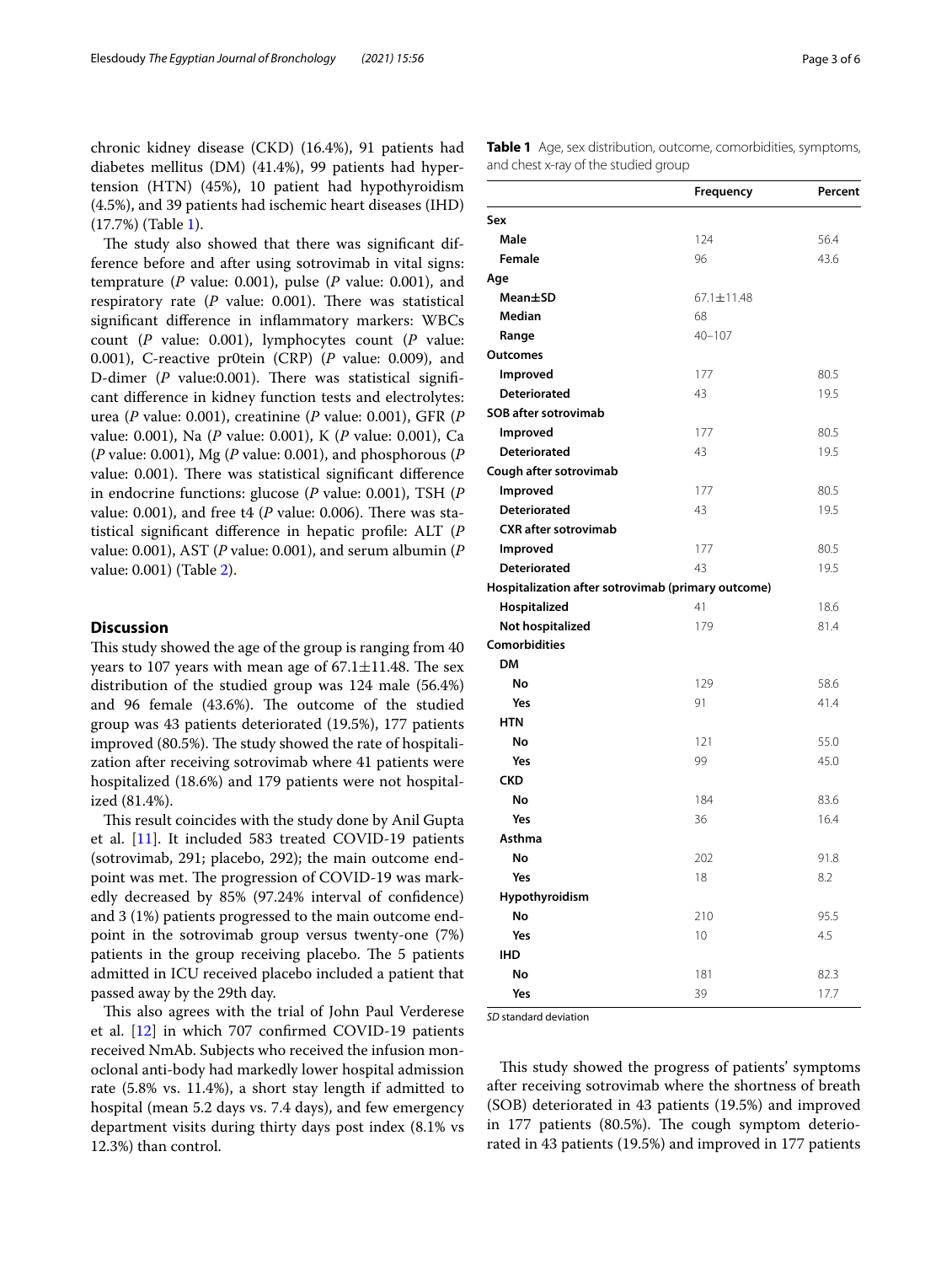|                | <b>Before sotrovimab</b> | After sotrovimab  | Paired t test | p value              |
|----------------|--------------------------|-------------------|---------------|----------------------|
| Temperature    | 38.008±0.886             | 37.633±0.855      | 4.504         | $0.001*$             |
| Pulse          | 78.714±16.573            | 73.168±12.419     | 3.739         | $0.001$ <sup>*</sup> |
| <b>RR</b>      | 24.196±7.881             | 21.050±6.421      | 4.287         | $0.001$ <sup>*</sup> |
| <b>WBCs</b>    | 5626.818±2343.335        | 6249.546±2440.329 | $-4.104$      | $0.001*$             |
| Lymphocytes    | 1.829±0.740              | 2.083±0.801       | $-3.709$      | $0.001*$             |
| <b>CRP</b>     | 52.885±47.854            | 43.255±56.209     | 2.621         | $0.009*$             |
| D-dimer        | 1.880±1.611              | 2.956±4.097       | $-3.750$      | $0.001$ *            |
| <b>UREA</b>    | 9.291±4.225              | 4.532±2.307       | 16.716        | $0.001*$             |
| Creatinine     | 158.591±95.976           | 68.314±19.915     | 14.137        | $0.001*$             |
| <b>GFR</b>     | 56.655±25.876            | 96.350±15.764     | $-22.200$     | $0.001$ *            |
| <b>NA</b>      | 144.150±5.397            | 139.027±4.092     | 12.905        | $0.001$ <sup>*</sup> |
| ĸ              | 4.804±1.198              | 4.219±0.258       | 6.857         | $0.001*$             |
| Ca             | 1.930±0.166              | 2.340±0.145       | $-30.727$     | $0.001*$             |
| Mg             | $0.841 \pm 0.102$        | 1.006±0.066       | $-29.099$     | $0.001$ <sup>*</sup> |
| Phosphorus     | $0.903 \pm 0.171$        | 1.106±0.217       | $-22.069$     | $0.001^*$            |
| Glucose        | 13.226±3.966             | $9.091 \pm 2.142$ | 13.751        | $0.001*$             |
| <b>TSH</b>     | 2.275±1.536              | 2.020±1.545       | 3.999         | $0.001$ <sup>*</sup> |
| Free t4        | 14.662±2.214             | 14.282±2.792      | 2.767         | $0.006*$             |
| ALT            | 113.232±102.281          | 66.377±61.647     | 5.791         | $0.001*$             |
| AST            | 73.723±64.139            | 40.518±18.064     | 7.283         | $0.001*$             |
| <b>Albumin</b> | 19.446±4.848             | 33.523±6.588      | $-32.492$     | $0.001$ <sup>*</sup> |

<span id="page-3-0"></span>**Table 2** Vital signs and laboratory studies of the studied group before and after using sotrovimab

*SD* standard deviation

\* Signifcant

 $(80.5\%)$ . The progress of patients' radiology (chest x-ray) where it is deteriorated in 43 patients (19.5%) and improved in 177 patients (80.5%).

Aeron C Hurt et al.  $[13]$  $[13]$  stated that the effectiveness of mAbs in subjects with COVID-19 that are hospitalized varies, having the potential to highlight the challenge of antiviral medications in subjects that went to severe disease. On the other hand, early data suggest an encouraging role for mAbs that provide efective COVID-19 prophylaxis.

Peter Chen et al. [[14\]](#page-5-7) performed a study for assessment of the efficacy of mAbs on COVID-19 symptoms. He compared the changes from basal symptoms score between the LY-CoV-555 group and the group of placebo. The symptoms score ranges from zero to twenty-four and include 8 domain graded from zero (no symptoms) to three (severe symptoms). From day two to day six, the changes in the symptoms score from baseline was best in the group of LY-CoV-555 than in the group of placebo, with values of  $-$  0.79 (95% CI,  $-1.35$  to  $-0.24$ ) on day two, −0.57 (95% CI, −1.12 to −0.01) on day three, −1.04 (95% CI, −1.60 to −0.49) on day four, −0.73 (95% CI, −1.28 to −0.17) on day fve, and −0.79 (95% CI, −1.35 to  $-0.23$ ) on day six. The changes from basal line in the symptoms score continue to be best in the group of LY-CoV-555 than in the group of placebo from day seven to day eleven, though by these time-points many subjects in the 2 groups had recovered completely and/or had very mild symptoms.

In this study, in the associated co-morbidities, 18 patients had bronchial asthma (8.2%), 36 patients had chronic kidney disease (CKD) (16.4%), 91 patients had diabetes mellitus (DM) (41.4%), 99 patients had hypertension (HTN) (45%), 10 patient had hypothyroidism(4.5%), and 39 patient had ischemic heart diseases (IHD) (17.7%).

In the trial of Ravindra Ganesh et al. [\[15](#page-5-8)], the group consisted of 3596 subjects; median age was 62 years; and 50% were female. All had more than one medical co-morbidity; 55% had multiple co-morbidities. All cause- and COVID-19-related hospital admission rates at the 28th day were 3.98% and 2.56%, consecutively. There was no signifcant diference in all cause- and COVID-19-related hospital admission rates after receiving the mAbs (adjusted HR, 1.4, 95% CI 0.9–2.2 and 1.6, 95% CI 0.8– 2.7, consecutively).

Preeti N. Malani et al. [[16\]](#page-5-9) stated that the Food and Drug Administration (USA) has declared Emergency Use Authorizations for mAbs including sotrovimab for outpatients with mild to moderate symptoms of COVID-19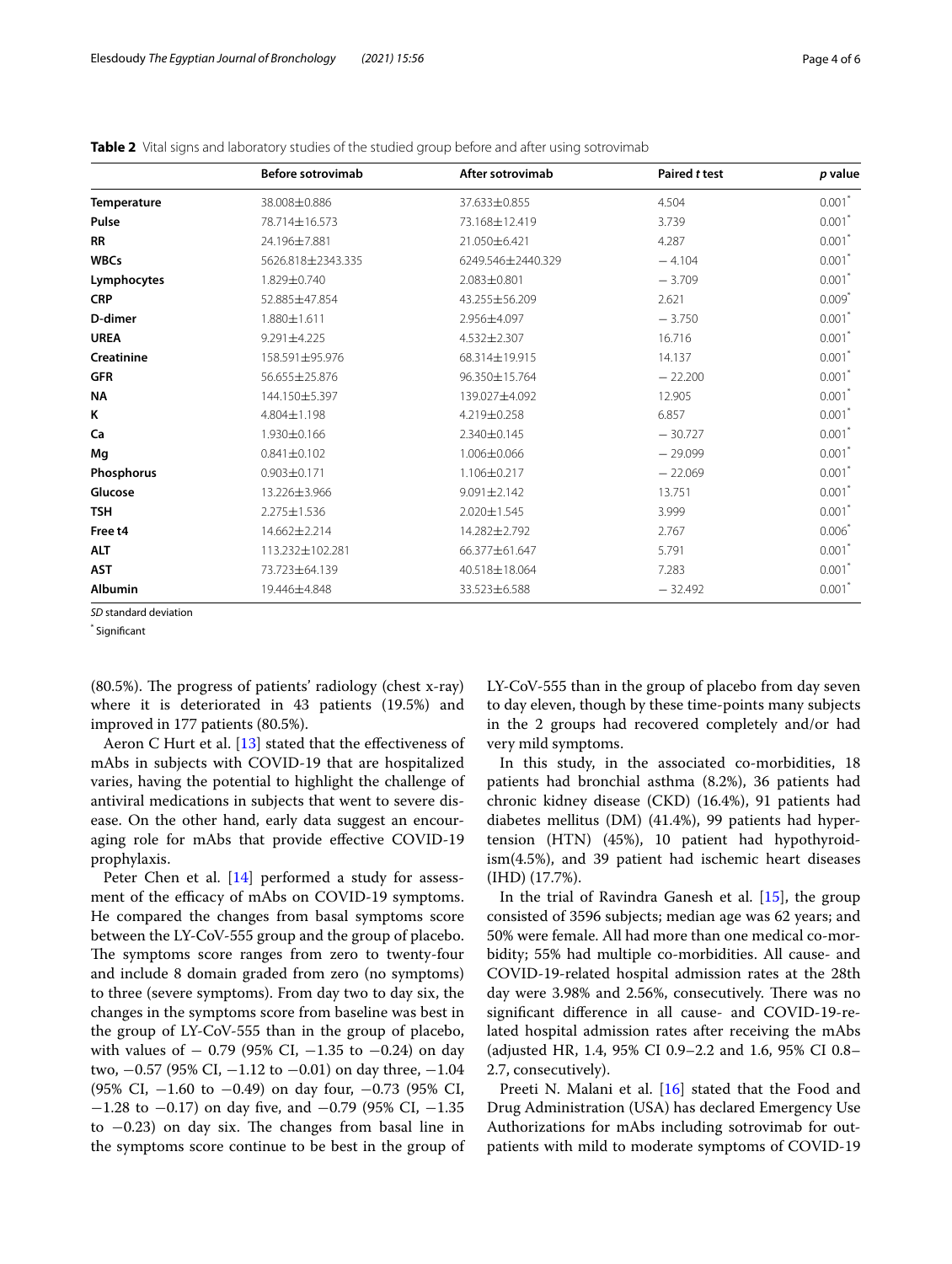and risk factors to progress into severe disease (e.g., old age, obese patients, DM, chronic renal impairment, and immunosuppressed patients).

The study also showed that there was a statistically signifcant diference before and after using sotrovimab in vital signs: temperature, pulse, and respiratory rate. There was a statistically signifcant diference in infammatory markers: WBCs count, lymphocytes count, C-reactive protein (CRP), and D-dimer. There was a statistically signifcant diference in kidney function tests and electrolytes: urea, creatinine, GFR, Na, K, Ca, Mg, and phosphorous. There was a statistically significant difference in endocrine functions: Glucose, TSH, free t4. There was a statistically signifcant diference in hepatic profle: ALT, AST, and serum albumin.

These data showed that there was an improvement in clinical and laboratory markers after using sotrovimab. Actually, there was not enough data or literature regarding the laboratory markers before and after using sotrovimab except for the reduction of viral load.

The Food and Drug Administration (USA)  $[17]$  $[17]$  authorizes an emergency use (EUA) for the investigational monoclonal anti-body (sotrovimab) for the treatment of mild to moderate COVID-19 in adult patients and children (equal or more than 12 years, equal or more than 40 kg) and have positive COVID-19 test and at-high-risk to progress into severe COVID-19. This involves, e.g., patients with more than 65 years or patients with specific comorbidities. Sotrovimab is not authorized to subjects that are hospital admitted because of COVID-19 and/or need O<sub>2</sub> treatment because of COVID-19. Sotrovimab does not show benefts in subjects that are hospital admitted because of COVID-19 and mAbs may be combined with the deterioration of the patient condition when given to hospital admitted subjects in need of high  $O_2$  flow and/or mechanical ventilation.

The European Medicines Agency ([https://www.ema.](https://www.ema.europa.eu/en/documents/referral/sotrovimab-also-known-vir-7831-gsk4182136-covid19-article-53-procedure-assessment-report_en.pdf) [europa.eu/en/documents/referral/sotrovimab-also](https://www.ema.europa.eu/en/documents/referral/sotrovimab-also-known-vir-7831-gsk4182136-covid19-article-53-procedure-assessment-report_en.pdf)[known-vir-7831-gsk4182136-covid19-article-53-proce](https://www.ema.europa.eu/en/documents/referral/sotrovimab-also-known-vir-7831-gsk4182136-covid19-article-53-procedure-assessment-report_en.pdf) [dure-assessment-report\\_en.pdf](https://www.ema.europa.eu/en/documents/referral/sotrovimab-also-known-vir-7831-gsk4182136-covid19-article-53-procedure-assessment-report_en.pdf)) starts a rolling review into VIR-7831 based on preliminary results from an ongoing study looking at the ability of the medicine to prevent hospitalization or death in non-hospitalized patients with COVID-19 (7 May 2021); an interim analysis of data from 583 patients enrolled in the COMET-ICE trial demonstrated an  $85\%$  ( $p=0.002$ ) reduction in hospitalization or death in patients receiving VIR-7831 as monotherapy compared to placebo (10 March 2021).

# **Conclusion**

Among adults with mild and moderate COVID-19, the use of sotrovimab signifcantly improved resolution of symptoms, outcome, radiology, or laboratory marker and decreased the rate of hospitalization. The findings support using sotrovimab in early treatment of mild and moderate COVID-19. Wide-scale studies may be required for clarifying the efects of sotrovimab in the treatment of mild and moderate COVID-19 infections.

# **Acknowledgements**

Not applicable

#### **Author's contributions**

Contributor 1: Concepts, Design, Defnition of intellectual content, Literature search, Clinical studies, Experimental studies, Data acquisition, Data analysis, Statistical analysis, Manuscript preparation, Manuscript editing, Manuscript review, Guarantor. The author(s) read and approved the fnal manuscript.

# **Funding**

No funding

## **Availability of data and materials**

The data that support the fndings of this study are available from Ibrahim Bin Hamad Hospital, UAE, but restrictions apply to the availability of these data, which were used under license for the current study, and so are not publicly available. Data are however available from the authors upon reasonable request and with permission of Ibrahim Bin Hamad Hospital, UAE.

## **Declarations**

#### **Ethics approval and consent to participate**

Approval of the ethical committee of the hospital (Ibrahim Bin Hamad Hospital, UAE) and the ethical committee of Menoufa University had already been taken.

#### **Consent for publication** Consents have been taken from the patients for publication.

**Competing interests**

The author declares no competing interests.

Received: 7 October 2021 Accepted: 25 November 2021 Published online: 20 December 2021

#### **References**

- <span id="page-4-0"></span>1. Angulo FJ, Finelli L, Swerdlow DL (2021) Estimation of US SARS-CoV-2 infections, symptomatic infections, hospitalizations, and deaths using seroprevalence surveys. JAMA Netw Open 4:e2033706. [https://doi.org/](https://doi.org/10.1001/jamanetworkopen.2020.33706) [10.1001/jamanetworkopen.2020.33706](https://doi.org/10.1001/jamanetworkopen.2020.33706) PMID: 33399860
- <span id="page-4-1"></span>2. Reese H, Iuliano AD, Patel NN (2021) Estimated incidence of COVID-19 illness and hospitalization - United States, February-September, 2020. Clin Infect Dis 72(12):e1010–e1017. <https://doi.org/10.1093/cid/ciaa1780> PMID: 33237993
- <span id="page-4-2"></span>3. Petrilli CM, Jones SA, Yang J Factors associated with hospital admission and critical illness among 5279 people with coronavirus disease 2019 in New York City: prospective cohort study. BMJ. 2020:369. [https://doi.org/](https://doi.org/10.1136/bmj.m1966) [10.1136/bmj.m1966](https://doi.org/10.1136/bmj.m1966)
- Liang W, Liang H, Ou L (2020) Development and validation of a clinical risk score to predict the occurrence of critical illness in hospitalized patients with COVID-19. JAMA Intern Med 180(8):1081-1089. https://doi [org/10.1001/jamainternmed.2020.2033](https://doi.org/10.1001/jamainternmed.2020.2033) PMID: 32396163
- 5. Cariou B, Hadjadj S, Wargny M (2020) Phenotypic characteristics and prognosis of inpatients with COVID-19 and diabetes: the CORONADO study. Diabetologia. 63(8):1500–1515. [https://doi.org/10.1007/s00125-](https://doi.org/10.1007/s00125-020-05180-x) [020-05180-x](https://doi.org/10.1007/s00125-020-05180-x) PMID: 32472191
- 6. Huang C, Wang Y, Li X (2020) Clinical features of patients infected with 2019 novel coronavirus in Wuhan, China. Lancet 395:497–506. [https://doi.](https://doi.org/10.1016/S0140-6736(20)30183-5) [org/10.1016/S0140-6736\(20\)30183-5](https://doi.org/10.1016/S0140-6736(20)30183-5) PMID: 31986264